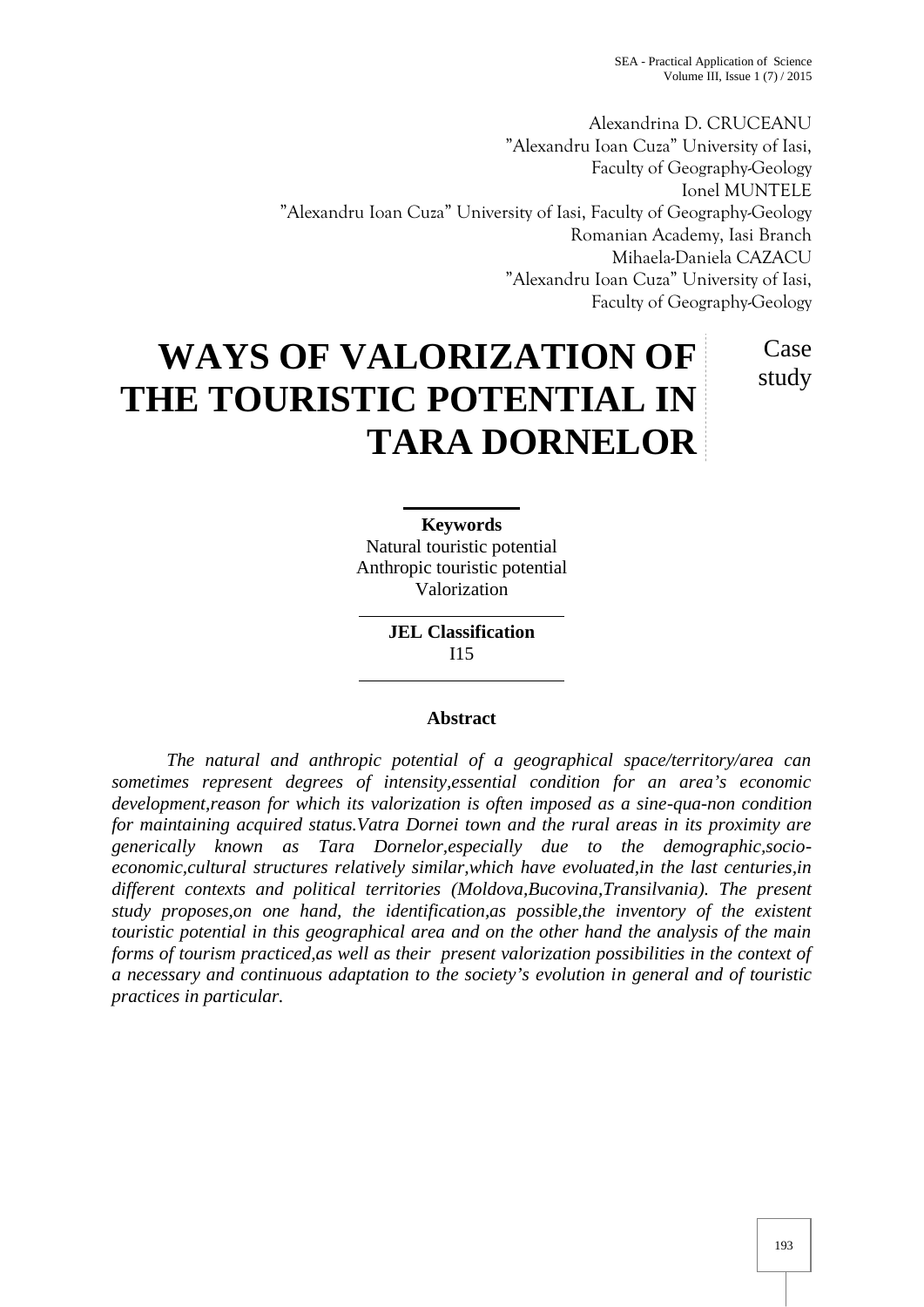# **INTRODUCTION**

Space is considered as tourism's main raw material (Muntele&Iatu,2006),the latter being considered at international level "*not only an economic center of payments and incomes [...]but a peace ambassador,a way of knowledge,understanding among people,a real negation of political conflicts,war's opposite;there's no other economic and social phenomenon which needs peace"* (according to Petrescu&Burny,2008).

Tara Dornelor is identified,from the administratively point of view,with Vatra Dornei town and a series of rural areas situated in its proximity (Carlibaba,Ciocanesti,Iacobeni,Poiana Stampei,Cosna,Dorna Candrenilor,Saru Dornei,Panaci,Dorna Arini,Crucea) and from the physico-geographical point of view with Dornelor Depression and the surroundings mountainous units(Suhard Mountains,Obcina Mestecanisului,Bargaului Mountains,Calimani Mountains,Bistritei Mountains,Rarau-Giumalau Mountains)

The studies regarding the identification and valorization of the touristic potential in this geographic area are numerous and complex.We mention here those realized by Taranu (1999 2002), Popa (1997), Pata (1999), Gherman (2008, 2009, 2010, 2011),Brezuleanu (2008), Dinca (2013), Dinca et al, (2014), Iatu et al (2011), Iatu et Bulai (2011), Minciu & Stanciu (2010), Muntele & Cruceanu (2014), Cruceanu et al (2015), Mure an et al (2012), Nichitus (1997), Vladica (2007), Petrescu et Burny (2008), Garbea (2014), Chirita (2003), Erdeli et al (2011), Luca et Ioan (2014), Gheorghilas (2011), Ielenicz et al (2010), Teodoreanu et al (1984) etc.

A study on the manner and degree in which the inhabitants of this area identify with the so-called area "Tara Dornelor" (see so-called area "Tara Dornelor" Mihalca, 2014), shows that: 72, 37% from the subjects chose the name of "dornean",22,94% "bucovinean",3,52% "moldavian" and 1,17% those specific to the habitational mental spaces(for eg "cosnean","iacobean","panacean", etc).

Another study realized in the same period on the touristic phenomenon in Vatra Dornei (Dinca et al.,2014),illustrated the high dependence degree of tourism in Vatra Dornei on the natural resources and a high exposure to the effects of climatic change,such as the therapeutic activities in the open air,mountain climbing or winter sports tourism.Many of the actors implied declare that the effects of the climatic changes are already felt by the touristic activities in Vatra Dornei,both negatively by the reduction of length and quality of snow which can endanger winter sports activities,and positively,by the extension of summer touristic season to the autumn months,once with the rising of the thermic comfort (after Cruceanu et al.,2014).

# **I.Tourism forms practiced in Tara Dornelor and associated touristic objectives**

The main tourism forms practiced in this geographical area are:balneal,mountainous,active tourism (also called "adventure tourism"), rural, agritourism,scientific and research tourism,cultural,business,equestrian,of events,of transit,ecumenical,eco-tourism,tourism pleasure.

**Balneal tourism**- practiced since the 19<sup>th</sup> century-has represented and still represents an important attraction factor in the resort,where the natural resources such as:the mineral waters,the moffette gas or the peat muds are used in the treatment of rheumatic diseases,locomotory system diseases,of the circulatory,gastro-intestinal system,anaemia,depressions or other disfunctions of the somatic and vegetative nervous system (Cruceanu et al.,2015).At present,this form of tourism is used in the balneoclimateric resort Vatra Dornei and more recently (since 2010),in Gheorghiteni-situated at only 3 km from the first one (Dorna Arini).

Given the relatively large number of days (10-18 days) that the tourist has to spend in the resort for recovery and/or treatment, is recommend the combination of medical procedures realized in the treatment bases with other forms of active tourism,especially trips and walking (in the resort's surroundings and green spaces).In this sense,Vatra Dornei town and the areas in its proximity own a series of touristic objectives worth visiting.We mention thus:

**-anthropic touristic resources:**

**-monumental and of historic importance buildings**

-**The Communal Palace**, the old balneal establishment building,**the Inn of Petru Rares**,**Belvedere Villa** (on Oborului street,built by the great Romanian poet Lucian Blaga and inaugurated in 1936,in the presence of prince Mihai of Alba Iulia (Nichitus,1997,Vladica 2007);**The Romanian Commercial Bank** (since 1999);**The Catholic Church** (since 1908);**Vladimir House** (since 1911);**Sfanta Treime Cathedral** (1998);**The Casino** (1899);**The Building of Ioan Spring** (1828);**The Building of"Sentinela" Spring** (1896);**Vatra Dornei Railway Station** (1899);"**Lapusneanu**" **Inn** (1557);**The CommunalPalace** (1897);**The Crystal Mirrors Hall** (1897);**The Romanian National Palace** (1901-the present residence of the town's Library "G.T.Chirileanu");**The Romanian Post Office** (1929);**The Balneal Establishment** (1898);**The Jewish Temple** (1908);**"Belvedere" Villa** (1931- Blaga House);**Cembra Villa** (1895);**"Park" Villa** (1896);

The architectural ensemble from the resort's park is formed of the busts of certain historical or literary-artistic personalities from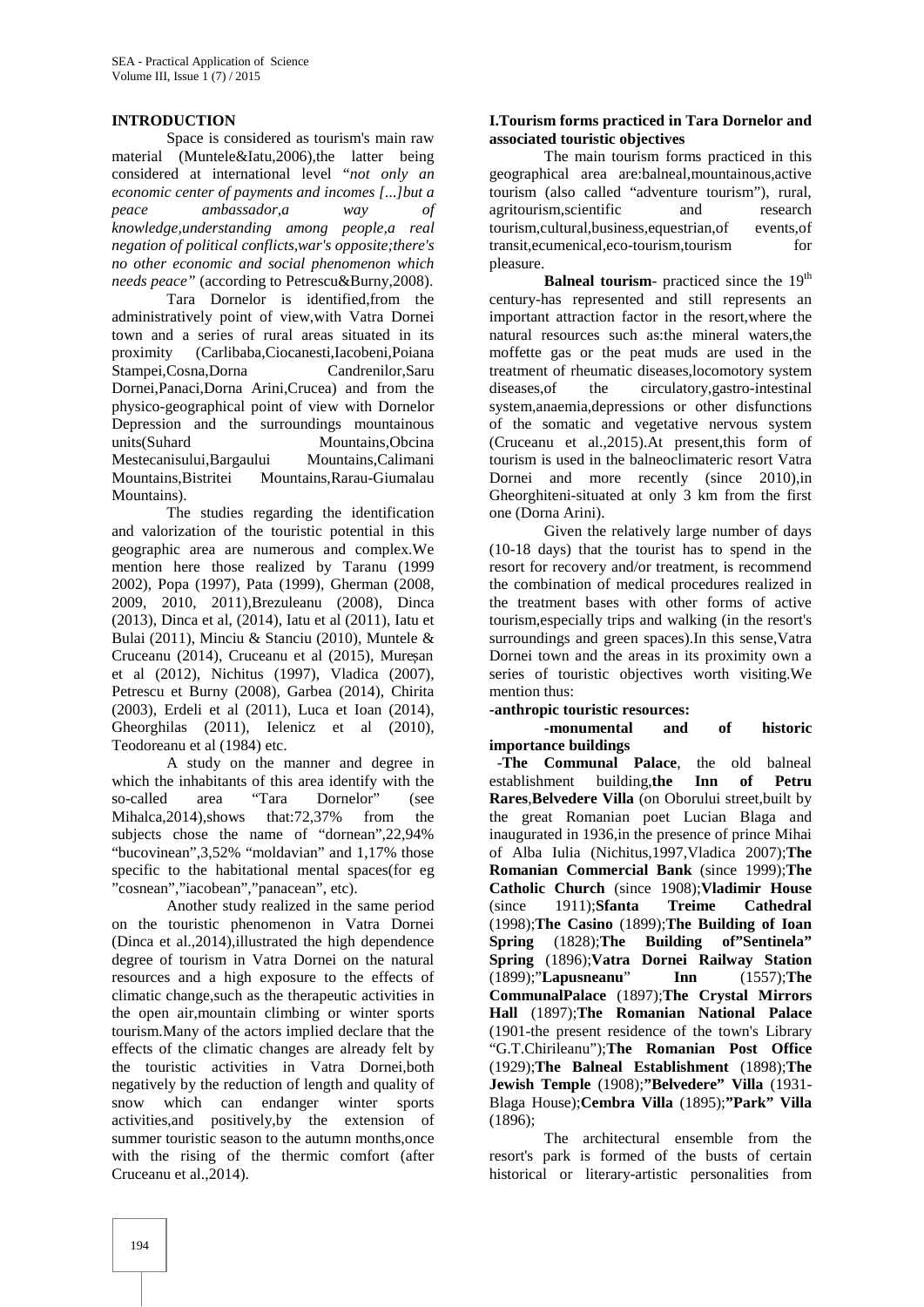Romania,some of them related to Vatra Dornei too,through literary texts,artistic creations or journeys of definite historic significance.The first works that configured the "classics alley" were the busts of **Mihai Eminescu** and **Ion Luca Caragiale**,**Ciprian Porumbescu**(author Iulia Ionita),**Mihail Sadoveanu** (author Ion Kogalniceanu Buzdugan),**Costache Negri** (author Al.Gheorghita),**Alecu Russo** (author Dimitrie Cailean) (after Taranu,1999).

In the central area of the park we can admire "The Music's Pavilion",an architectural jewel of the town,a place for artistic activities of the local music bands and from other parts of the country and of the local fanfare (Gherman,2008).

Those who want to explore the surroundings have at disposal the cable car which cover the distance near three km.

**Active tourism**-included in the mountainous tourism,-at present it identifies not only with the skiing field,but also with the trips,rest,recreation,hunting or traveling on pre established routes (especially organized by the Mountain Rescue Direction) with different accessibility and difficulty degrees.The statistics show that the number of foreign tourists,especially from Czech

Republic,Germany,Slovakia,Poland,France, Moldova Republic,etc.,who adhere to this form of tourism in the Romanian Carpathians,is in growing (Cruceanu et al.,2015).

**Natural touristic objectives**

#### **1.Touristic objectives offered by the relief**

**-mountains**:Suhard,Bargaului,Calimani,Giumalau- Rarau,Bistritei

-**mountain tops**:in Suhard-Ousoru (1939 m),in Giumalau-Giumalau top(1857 m),in Calimani- Pietrosu top (2001 m),Ratitis top,Bistricioru;in Bistritei mountains-Pietrosu top (1791m),Barnar (1699m),in Vatra Dornei-Drancani top and Barnarel (1230m),Runc (1149).

-**quays**:Zugreni,Toance,Crucea (the most spectacular),those on the valley of Bistrita Aurie (at the entrance in Argestru)

#### -*forms of relief*

-**volcanic**:solid lava flowings,volcanic tablelands in Calimani Mountains,Calimani's caldera with a diameter of near 10 km.

**-karstic**:the caves near to the 12 Apostoli

-**glacial**:the glacial basins under Pietrosu top,Retitis,Bistriciorul

-*of geological nature*

*-***erosion witnesses**:the 12 Apostoli in Calimani Mountains (periglacial phenomenon)

-**moffettes**:in Vatra Dornei resort

-**geological and paleonthologic reservations**:Zugrenilor Quays (geological and geomorphological reservation);The natural Reservation Tinovul Sarul Dornei;Tinovul Poiana

Stampei(floweristic reservation);12 Apostoli (geological reservation); Piatra Tibaului(Carlibaba geological reservation); the juniper trees with *pinus cembra* from Sarul Dornei

of communitary importance:Bistrita Aurie,Rarau-Giumalau Mountains

# **2. Touristic objectives with biogeographic character**

-**the forests** at the town's outskirts

-**the park forests**:the Natural Park in the balneal establishment in Vatra Dornei

-**parks for recreation and rest**:the Natural balneal Park and different smaller parks in various locations of the resort

-**botanical and forestry reservations**:The scientific reservation of juniper trees with *Pinus cembra* (extended on a surface of 384,2 ha,it has as purpose the protection of the landscape,the flora and fauna represented by numerous rare species) from the National Park Calimani;Tinovul Poiana Stampei;Tinovul Sarul Dornei (oligotrophic swamp);Tinovul from Romanesti (Cosna)

-**trout ponds** ( of private owners)

-places where **sport hunting** and **sportfishing** can be practiced (in general)

-**national parks**:Calimani National Park

# **3. Touristic objectives related to water**

-**springs:***The Eastern Spring,The Western Spring,11 June Spring,Silvestru Spring,Nectarie Spring,23 August Spring,Unirea Spring,Bizom Spring(in Vatra Dornei resort)* and those in Poiana Negrii,Dorna Candrenilor,Panaci and Saru Dornei,springs exploited by the mineral water factories Dorna,Poiana Negrii,Bucovina,Aqua **Carpatica** 

-**lakes**: Iezer lake in Calimani Mountains

-**rivers**: Bistrita river and its main affluents (Dorna and Neagra)

To the natural touristic potential we can add the anthropic and anthropized one,represented especially by the ski tracks for touristic purpose.We mention thus:

## **1.The alpine ski track Parc**

- ratified ski track
- level difference-150 m
- length-850 m
- transport installations:2 teleskis and one baby ski
- **2. The alpine ski track Telescaun**
- ratified ski track
- level difference-400 m
- length-3000 m
- transport installations:one telescaun
- **3.The ski fond track Runc:** length-2000-5000 m

## **4. The Veverita ski track**

- ratified in 2012
- length 850 m
- level difference 180 m
- transport installation (for 900 pers/h)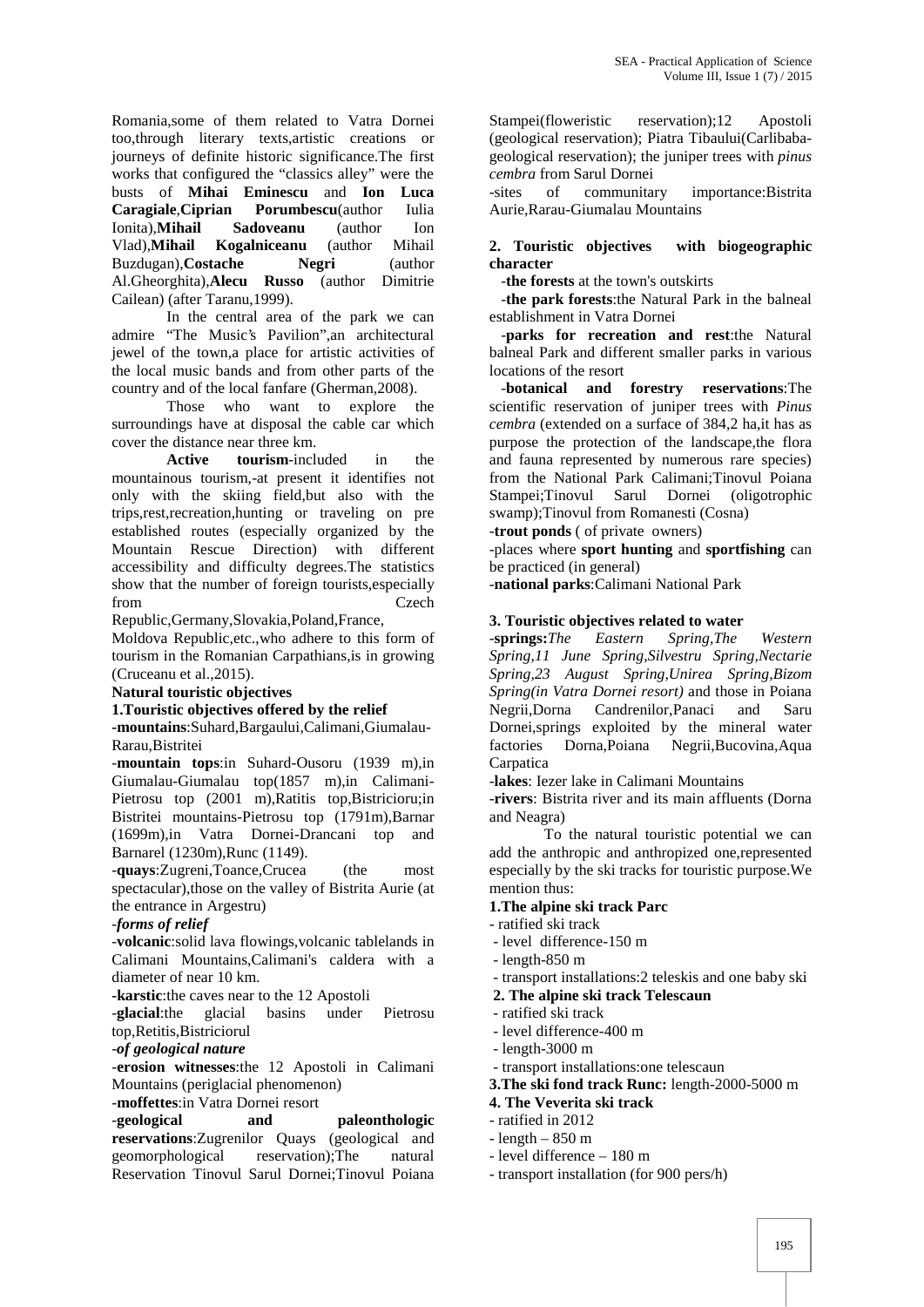- artificial snow cannons

The scheme according to which we realized this "inventory" of the natural and anthropic touristic potential was accomplished after the model of Ielenici&Comanescu (2009) and adapted by us,to the existing touristic potential in this study area,with information and observations generally collected by field work and by consulting other similar specialty works (for more information see Taranu, 1999, Gherman, 2008, 2009, 2010, Iatu et al, 2011, Nichitus, 1997, Cruceanu et al, 2015).

**Active tourism** - or "adventure tourism", can be used in all existing relief units,especially in the mountainous ones.The most frequently met are (after Maiorescu& Velizare,2007):the parapanta flight(especially in the area Ousoru Top in the Suhard Mountains), climbing in<br>Calimani. Bistritei. Giumalau-Rarau Mountains, Calimani, Bistritei, Giumalau-Rarau rapel (self-controlled coming down from a rock or artificial structure);tiroliana (getting down on a rope between two trees or different sustaining pillars);the rafting on Bistritei valley (the river is considered one of the fastest mountain rivers for practicing this sport,having different difficulty degrees,both for pleasure,for beginners and for experienced ones);mountain-biking-that can be practiced by a large category of beginner or experienced cyclists on routes from Suhard,Giumalau,Calimani Mountains or the Runc area on the so-called "drum al tatarilor" (these activities or similar ones are also mentioned by Iatu et al., 2011,Muresan et al.,2012,Minciu&Stanciu 2010,Cruceanu et al.,2015).

## **Rural tourism**

Regarding Dornei Depression area,this form of tourism is in obvious high development,both from the touristic structures point of view and from the tourism forms point of view,forms successfully practiced in the region and the rural places where this form of tourism is practiced or could be practiced,are those in the town's proximity (Argestru,Rosu,Gura Negri) or farther (maximum 45 km) like Dorna Candreni,Poiana Stampei,Ciocanesti,Dorna Arini,Neagra Sarului or Panaci (for more information see Candea, M., 2004; Candea et al 2006, Calimar & Andreescu 2006 ; Brezuleanu, S., 2008; Talaba et al, 2010; Cruceanu et al, 2015, Stoicescu & Munteanu, 1976, Popa 1997, Patrichi et al 2013, Christou 2005, Cocerhan & Nastase 2011, Briciu & Oprea-Gancevici 2011, Condrea et al 2014, Dinu et al 2011, Eva 2011, Hapenciuc & Nastase 2006, Iatu et al 2011, Iatu et Bulai, 2011, Maiorescu& Velizare2007, Pricajan 1972, Snak 1976, Turnock, 2005)

#### **Cultural tourism**

**Touristic objectives of anthropic nature Touristic objectives of historical nature**

**-traces of the paleolithic culture and establishments**: were discovered in the cave near 12 Apostoli (a stone sculpture representing a solar disc)

-**the ruins of certain medieval fortresses:** The Inn of Lapusneanu on Chilia street Vatra Dornei

**-significant battlefields**: for example Gura Haitii (which represented the border of the Habsburgic empire from the Russian one)

**Touristic objectives with architectural and artistic significance**

-**churches, monasteries**: Sf.Treime Cathedral Vatra Dornei;Piatra Taieturii Hermitage- Panaci,Inaltarea Domnului Monastery- Mestecanis;Sf.Apostoli Petru si Pavel Monastery- Podu Cosnei;Acoperamantul Maicii Domnului Monastery-Gheorghiteni,the church in Panaci also called "the mountains Cathedral" etc.

-**civil edifices**: the town hall built after the model of a Viennese building by the first mayor of Vatra Dornei town,Vasile Deac,the heroes monument,the bridge across Dorna river,the town's hospital

**-monuments**: Gavril Candrea House,Wooden Mill (Gura Haitii);Sf.Dumitru Wooden Church (Poiana Stampei);Ion Ivan household (Poiana Stampei);Aurora Negrea Wooden House (Vatra Dornei);Santinela Spring Building;The Railway Station;Vladimir House (Vatra Dornei);the town hall;the town's library;the casino;

-**statues**: the statues in the resort's park representing personalities of the Romanian culture,literature,history and art,like the statue of Mihai Eminescu

**-busts**: the bust of George Enescu,of the first mayor of Vatra Dornei town,Vasile Deac

**-museums**: Natural Science and Cynegetics Museum;Ethnography Museum;the National Museum of painted eggs from Ciocanesti

**-exhibitions**-generally organized during artistic,cultural,social,folk events

-**memorial houses**: Gavril Candrea House (Candreni);The Household Complex Ioan Nichitus (Iacobeni);The memorial house of the poet Ion Luca

**Touristic objectives with ethno-folk character**

**-museums of folk art and architecture:** The Ethnography Museum in Vatra Dornei

-**wooden buildings**-the numerous private buildings (for example Eco-House)

-**manufactory of wood artistic processing**-in most rural places in the proximity of Vatra Dornei town or the "worksroom" organized by the Ethnography Museum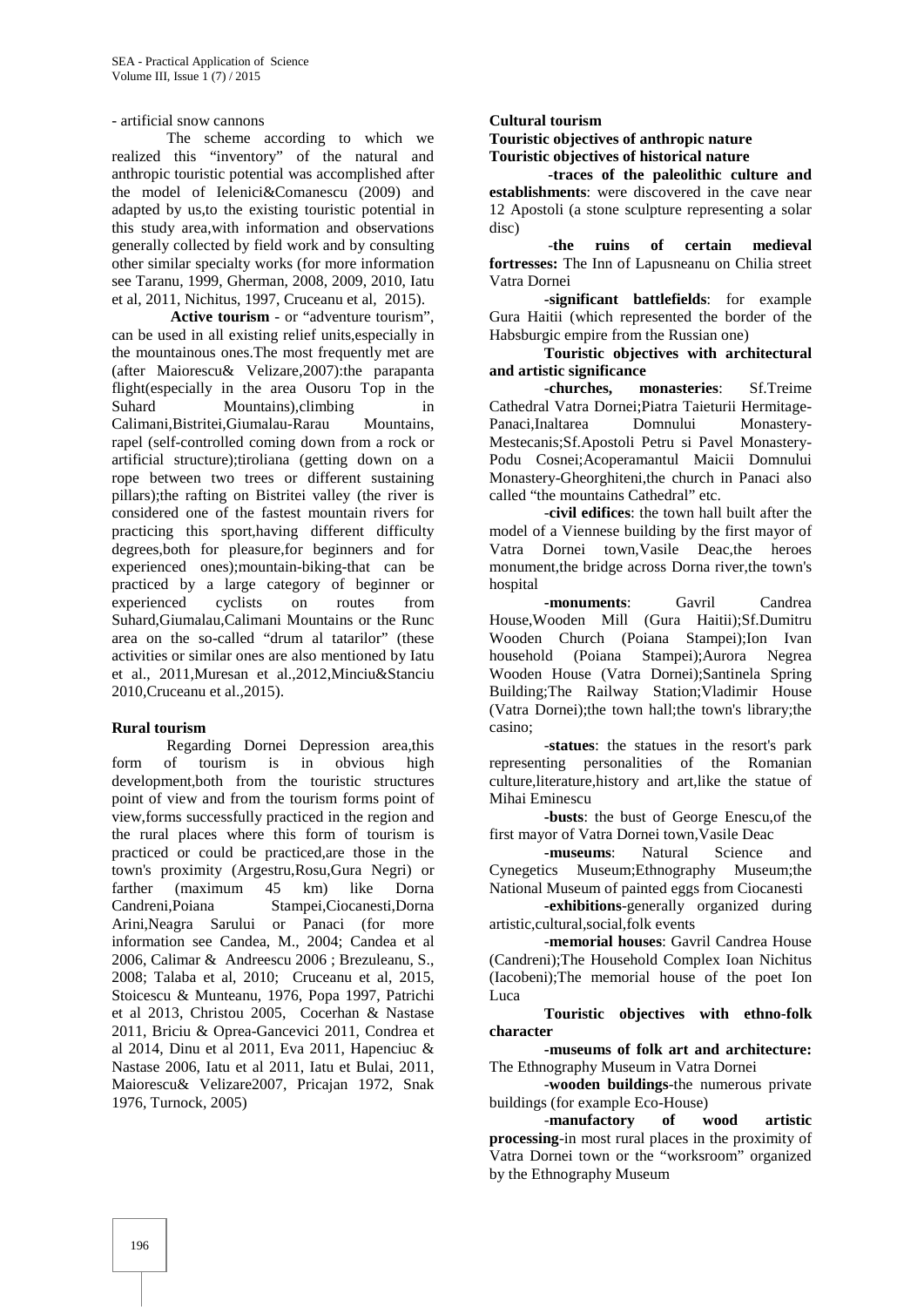**-folk celebrations**,**fairs** and **Romanian pastoral festivals** related to the vegetation cycles of different plants:*The National Festival of painted eggs* (7-9 March);*May Flowers-county folk festival* Vatra Dornei;*The mountain peony's day* (15 June Saru Dornei – *Rhododendronkotschyi*);*The International Folk Festival "Bucovina Meetings*" with participants from Poland, Ukraina, Hungary promoted and Romania in July;*The National Festival of Extreme Sports* (14-16 August);*The Trout's Festival from Ciocanesti* (14-16 August too,where there are presented christian corals,religious moments,historical

commemorations,fishing,gastronomy contests,the folk costume parade,floklore and entertaining<br>shows,exhibitions,wine tasting,fanfare shows, exhibitions, wine music,dances,rustic meals and traditional dinners);The Creation Camp of Plastic Artists of Nicolae Tonitza Association (Vatra Dornei 25-30 August);*The National Festival of popular Theatres Ion Luca;The National Festival of folk winter traditions Porniti Plugul Feti Frumosi* from Vatra Dornei 27-28 December;New Year's party in the open air 31 December -1 st January.

#### **-folklore groups:**

-the folk group "*Dorna Dorului*"-Vatra Dornei -the folk group "*Balada Dornelor*"-Vatra Dornei -the folk group "*Plaiurile Dornelor*"-Vatra Dornei -the gypsy group "*Dornador*"-Vatra Dornei -the folk group "*Razesii Dornei*"-Dorna Arini -the folk group "*Cetina Calimanului*"-Saru Dornei -the artistic group "*Bujor de Munte*"-(for adults)- Panaci

-the artistic group "*Mladite*" (children)-Panaci -the folk group "Poienita"-Poiana Stampei

# **Objectives with economic character**

**-the old mine exploitations**: the sulphur pits from Calimani,the exploitation pits of coal and uranium from Crucea

-the mineral water factories from Candreni (Dorna and Bucovina mineral water),from Poiana Negrii (POIANA NEGRII),from Panaci (AQUA CARPATICA);the milk products factory LA DORNA,TOTAL shopping center(in the resort's proximity)

## **Other artistic objectives**

-**The snow's festival** from Vatra Dornei and Ciocanesti during January-March

Other tourism forms can be mentioned too: **scientific and research tourism,ecumenical tourism**(intensely practiced in Gheorghiteni,Panaci, and Ciocanesti locality),**ecotourism**, (that can be successfully implemented and constitute,on long terms,one of the most representative forms of tourism in the area),**equestrian tourism, hunting** and **fishing tourism**(for more information see Cruceanu et al. 2015)

#### **CONCLUSIONS**

-Tara Dornelor owns an important natural and anthropic touristic potential,tourism being for this area an important "dynamic motor" of the local economy

-associated in the past with the balneal and curative tourism,other tourism forms are more and more at present:parapanta,rapel,tiroliana, rafting on Bistrita valley,mountain biking,Nordik Waking etc.,rural,mountainous,ecumenical tourism,eco-tourism.

-tourism's high dependence degree in this geographic area on the natural landscape and on the changes it can suffer(for example climatic changes,consumption of ground and underground resources),imposes the necessity for the diversification of tourism forms practiced,on one hand,and on the other hand,for conservation and protection measures for the existing potential.

## **AKNOWLEDGEMENT**

This work was supported by strategic grand POSDRU 159/1.5/133391, Project "*Doctoral and Post-doctoral programs of excellencefor highly qualified human resources training for reserch in the fild of Life sciences, Environement and Earth science* " cofinanced by the European Social Fond with the Sectorial Operational Program Human Resource Development 2007-2013

# **BIBLIOGRAPHY**

- [1] Brezuleanu, S., 2008, Studies regarding the sustainable development of rural tourism and agri-tourism in the Vatra Dornei microzone, Suceava county, *Sustainable tourism of rural tourism and agro-tourism – Cercet ri Agricole in Moldova, Vol. XLII*, NO.3(139) pp.81-86
- [2] Briciu, A-E., Oprea-Gancevici, D., 2011, The touristic potential of water resources in Suceava district, *Revista de Turism, studii și cercetări în Turism*, No.11
- [3] Calimar M. Andreescu F., 2006 *Bucovina ghid turistic*, Editura Ad.Libri, Bucure ți
- [4] Candea, M., 2004, Turism rural, agroturism, turism ecologic (Rural tourism, agrotourism, ecological tourism), University of Craiova, *Series Geography, Vol.7*
- [5] Candea M., Cimpoeru I, Bran F, 2006 *Organizarea, amenajarea și dezvoltarea durabilă a spațiului geografic (The organizing, planning and sustainable development in geographical space)*, Editura Universitar, Bucure ți
- [6] Christou, E., 2005, Heritage and cultural tourism: a marketing-focused approach, in International Cultural Tourism, management, implication and cases, edited by Sigala, M & Leslie, D., British Library Cataloguing in Publicationa Data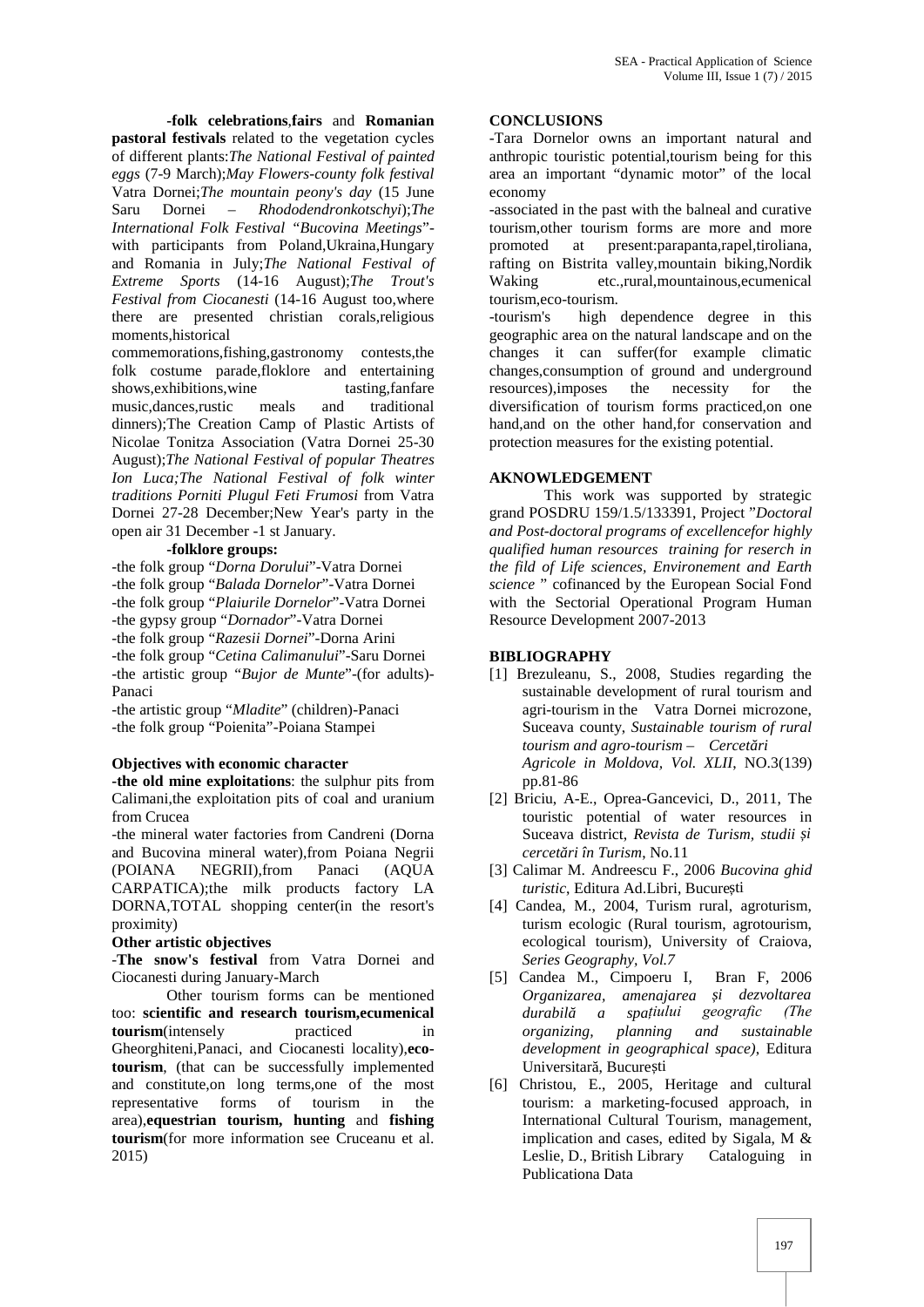- [7] Chirita V.*,* 2003, *Depresiunea Dornelor Studiu fizico-geografic (Dornelor Depression – Physico-geographical study)*, Editura Universit ții Stefan cel Mare, Suceava
- [8] Cocerhan, C., Nastase, C., 2011, Sustainable development in Bucovina region – analysis of toursitic potential in Suceava basin, *The USV Annals of Economics and Public Administration, Volume 11*, No 2, Pages 16- 24
- [9] Condrea, E., Stanciu, A-C, Constandache, M., 2014, The Role of Quality Assurance in Romanian Balneotherapeutic tourism services, *SEA – Practical, Application of Science, Volume II, Issue I (3),* pages 117-122
- [10] Cruceanu, A., Muntele, I., Cazacu, M-D., 2015, The management of tourism and development in Vatra Dornei health resort from the sustainable development, in: *PEEC – Ecological Performance in a Competitive Economy - Conf. Proceedings,* Bucharest, Romania, 5-6 March,
- [11] Cruceanu A, Cojoc, G-M, Cozma D-G, 2014, When the weather really influence our health state ? SEA – Practical Application , Vol 3, Issue 5, pp. 261-268
- [12] Dinca, A., Surugiu, C., Surugiu, M., 2014, Stakeholder perspectives on climate change effects on tourism activities in the northerm Romanian Carpathians: Vatra Dornei resort case study, *Studies of Humain Geography Studies, Vol 8(1),* pp.27-41
- [13] Dinca, A., 2013, *Turismul durabil în Culoarul transcarpatic Gura Humorului – Campulung – Vatra Dornei (The sustainable tourism in Transcarpathian corridor – Gura Humorului – Campulung – Vatra Dornei)*, Editura Universit ții din București
- [14] Dinu, M., Zbughea, A., Cioaca, A., 2011, Health Care Tourisme in Romania: Main Futures and Trends, *Journal of Tourism Challenges and Trends, vol.4,* no 2,
- [15] Erdeli, G., Dinca, A-I, Gheorghila, A., Surigiu, C., 2011, Romanian SPA tourism: a communism paradigm in a post communism era, *Journal of Studies and Research in Human Geographies, Volume 5(2)*, p.41- 56
- [16] Eva, M, 2011, Développment touristique et implication socio-économiques, Georeview – Scientific Annals of Stefan cel Mare University of Suceava Geography Series, Volume 19, No, p.103-114
- [17] Garbea, R-V, 2014, Tourism attractiveness of the urban environment in Moldavia, *Management & Marketing, Craiova, Issue 1*, pp 84-90
- [18] Gheorghilas, A, 2011, *Geografia turismului. Metode de analiză în turism (The geography*

*of tourism. Methods of analysis in tourism)*, Editura Universitar, Bucuresti

- [19] Gherman R-V., 2011, Vetre Satesti din Tara Dornelor – scurt documentar etnografic (*Home villages from Tara Dornelor – a short ethnographic documentary*) , Look Art Graplics Chirilus, Vatra Dornei, Suceava
- [20]Gherman R-V., 2010, *Arcpestetimp in Tara Dornelor (Arch over time in Tara Dornelor)*, EdituraLidana, Suceava
- [21] Gherman R-V., 2009, *De vorba cu trecutul in Tara Dornelor (Taking with the past in Tara Dornelor)*, Editura Lidana, Suceava
- [22] Gherman R-V, 2008, *VatraDorneiintrelegenda, istoriesiviitor – ghidorientativVatraDornei between legend, history and future – indicative guide*, EdituraLidana, Suceava
- [23] Hapenciuc V, Nastase, C., 2006, *Turismul la inceputul mileniului III – Provocari si tendinte (The tourism at the beginning of the Third Millenium – Challenges and Trends)*, Editura Sed com Libris, Ia i
- [24] Ielenici, M., Comanescu, L., 2009, *Romania – potential turistic (Romania – touristic potential)*, Editura Universitara, vol 8, Bucuresti
- [25] Iatu, C., Munteanu, A., Boghinciuc, M., Coca, A., Ibanescu, B., 2011, Active tourisme in Dornelor basin – between possibilities and spatial manifestation, *International Journal of Energy and Environment, Volume 5,* Issue 2, p. 175-182
- [26] Iatu, C., & Bulai, M., 2011, New approach in evaluating tourism attractiveness in the region of Moldavia (Romania), International Journal of Energy and Environment, Volume 5, Issue 2, pages 165-174
- [27] Ielenicz, M., Comanescu, L, Nedelea, A., 2010, Romania's Touristic Poytential: The Differentiation of the Potential Units, *South Asian Journal of Tourism and Heritaje*, Vol 3, No.1,
- [28] Luca, F.Al., Ioan C.AM., 2014, *Local Brand Development in The Context of Regionalization and European Integration*, SEA - Practical Application of Science, Issue 5, pages 401-404
- [29]Maiorescu G. & Velizare A., 2007, *Studiu de fundamentare pentru reatestarea orașului Vatra Dornei ca statiune de interes național (Substantiation's study for the re-attestation of Vatra Dornei town as a resort of national interest)*, Institutul Național de Cercetare- Dezvoltare în Turism I.N.C.D.T. Bucure ți
- [29] Mihalca I-A, 2014, Metode utilizate in delimitarea spatiului mental al Tarii Dornelor (Methods used in delimitation of mental space of Tara Dornelor), Geographia Naponcensis, Anul VIII, Nr, 2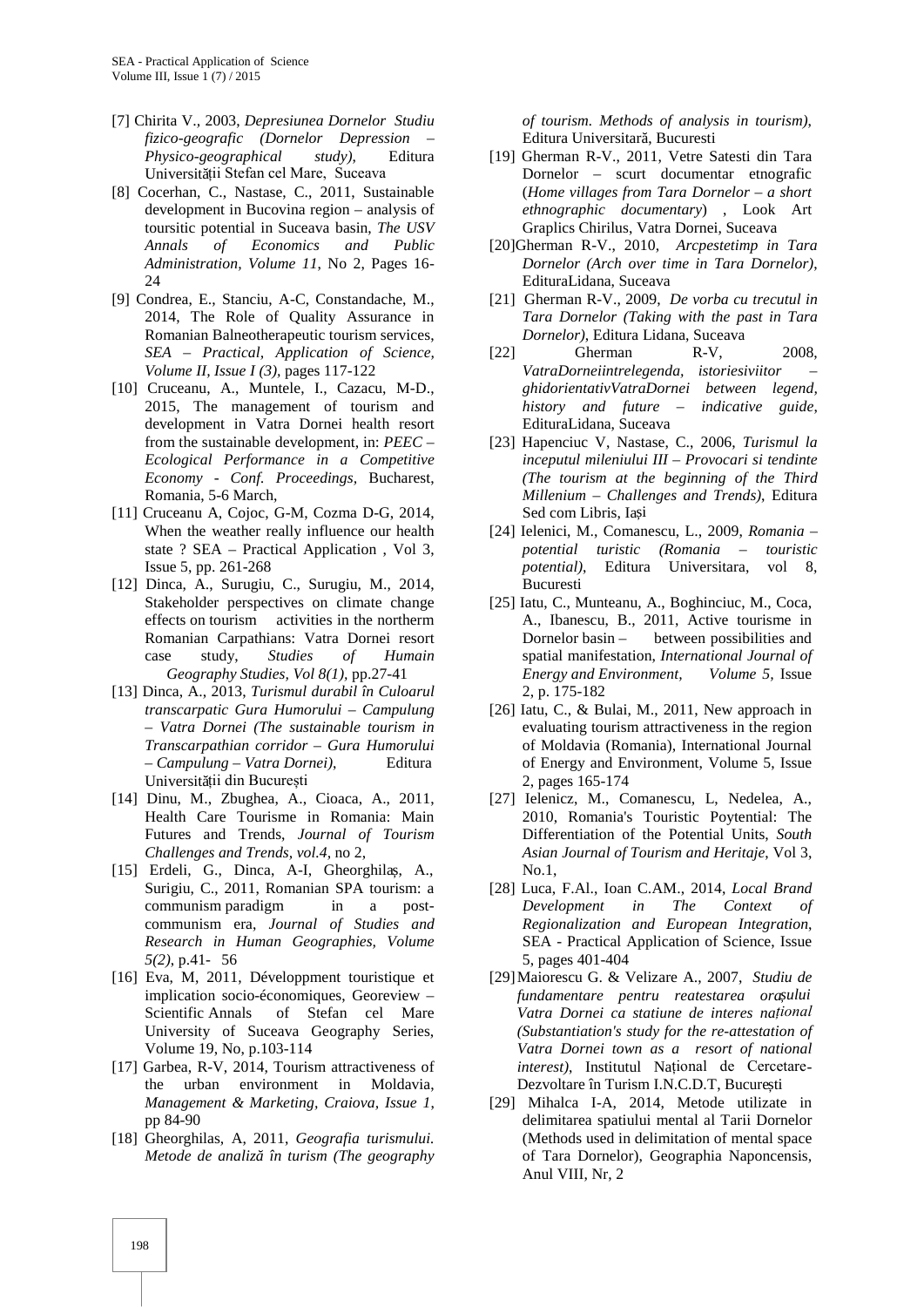- [30] Minciu, R., Stanciu P., 2010, Bucovina's tourism perspectives – a strategic approach, Revista de turism – studii i cerect ri în turism, No.10, pp.81-90
- [31] Muntele, I, Iațu, C., 2006, *Geografiaturismului .Concepte, metodeșiforme de manifestarespatio-temporală– editiaa II-a revazuta (The geography of tourism.The concepts, the methods and the spatio-temporal manifestations forms – The second revised edition)*, EdituraSedcomlibris, Iasi
- [32] Muntele I, &Cruceanu, A., 2014 Valorization of therapeutic factors in the upper basin of Moldavian Bistrita river, in *Papers of Geographic Seminar "DimitrieCantemir", Vol.37*, No.1, pp.181-191
- [33] Muresan, I.C, Arion, F.H, Paliescu, C.M, 2012, Particularities of tourism demand in a SPA resort, case of Vatra Dornei, *Management Agricol*, Vol 14. No.4 pp. 65-68
- [34] Nichitus, M., 1997, *Ghid turistic Vatra Dornei (Vatra Dornei – Tourist guide)*, Asociația pentru Cultură, Istorie, Turism - Sentinela, Vatra Dornei, Suceava
- [35] Pata G., 1999, *Tinutul Vatra Dornei –studiu monographic (Vatra Dornei area, monographic study)*, Asociația pentru Cultura, Istorie si Turism Sentinela, Vatra Dornei, Suceava
- [36] Patrichi, I-C, Firoiu, D., Dodu, S-P, 2013, Romanian Health Tourism: Where to ? Romanian Economic and Business Review, Volume 8, Nr.3
- [37] Popa N., 1997, *Vatra Dornei Schiță Monografică (Vatra Dornei – Monographic drawing)*, Asociatia pentru Cultura, Istorie si Turism Sentinela, Vatra Dornei, Suceava
- [38] Petrescu, I., Burny, P., 2008, The economic, social, and ecologic impact of the tourism in Vatra Dornei area*, International Conference "Ecological Performance in a Competitive Economy"*, Bucharest 20-21 November 2008: proceedings, volume II, Paper published in a book edited by Bran, F., Radulescu C-V, Ioan, I., Maruntelu, T., Publisher: Romanian Society for Quality Assurance, pages 252- 259,
- [39] Pricajan, A., 1972, *Apele minerale și termale din Romania (The mineral and thermal springs from Romania)*, Editura Tehnica, Bucuresti
- [40] Snak, O, 1976, *Economia și organizarea turismului (The economy and the organization of tourism*), Editura Sport-Turism, Bucure ti
- [41] Stoicescu, C., & Munteanu, L, 1976, *Factorii naturali de cura din principalele statiuni balneoclimaterice din România. Farmacodinamica și folosirea lor în scopuri terapeutice (The natural healing factors from the main Romania health resort.*

*Pharmacodynamics and their use for therapeutic purposes)*, Editura Sport-Turism, Bucuresti

- [42] Talaba, I, Paduraru, T, Ungureanu D., & Rachieru, R, 2010, *Turismul rural romanesc in contextul dezvoltarii durabile (The romanian rural tourism in the context of sustainable development)*, Editura Tehnopress, Iasi
- [43] Taranu P., 2002, *Memoria Dornelor, vol. V –Repereistorice (The Dornamemory, vol. V – Historical mark)*", EdituraBibliotecaBucovinei
- [44] Taranu P., 1999 *MemoriaDornelor – StațiuneaBalneoclimatericăVatraDornei (The Dorna memory – The VatraDornei health resort)*,vol III, Edit. Biblioteca Bucovina, 1999.
- [45] Teodoreanu, E., & Dacos-Swoboda, M., & Enache,L., 1984, *Bioclima stațiunilor balneoclimatice din România (The bioclimat health resorts from Romania)*, Editura Sort- Turism, Bucure ti
- [46] Turnock, D., 2005, Settlement history and sustainability in the Carpathians in the eighteenth and nineteenth centuries, *Review of Historical Heography and Toponomastics, Vol I,* No. 1, pp.31-60
- [47] Vladica M., 2007, *Vatra Dornei – Plai mioritic de istorie i legend, leag n de credință și cultură (Vatra Dornei –Land of history and legend, cradle of faith and culture )*Editura Napoca Star, Cluj-Napoca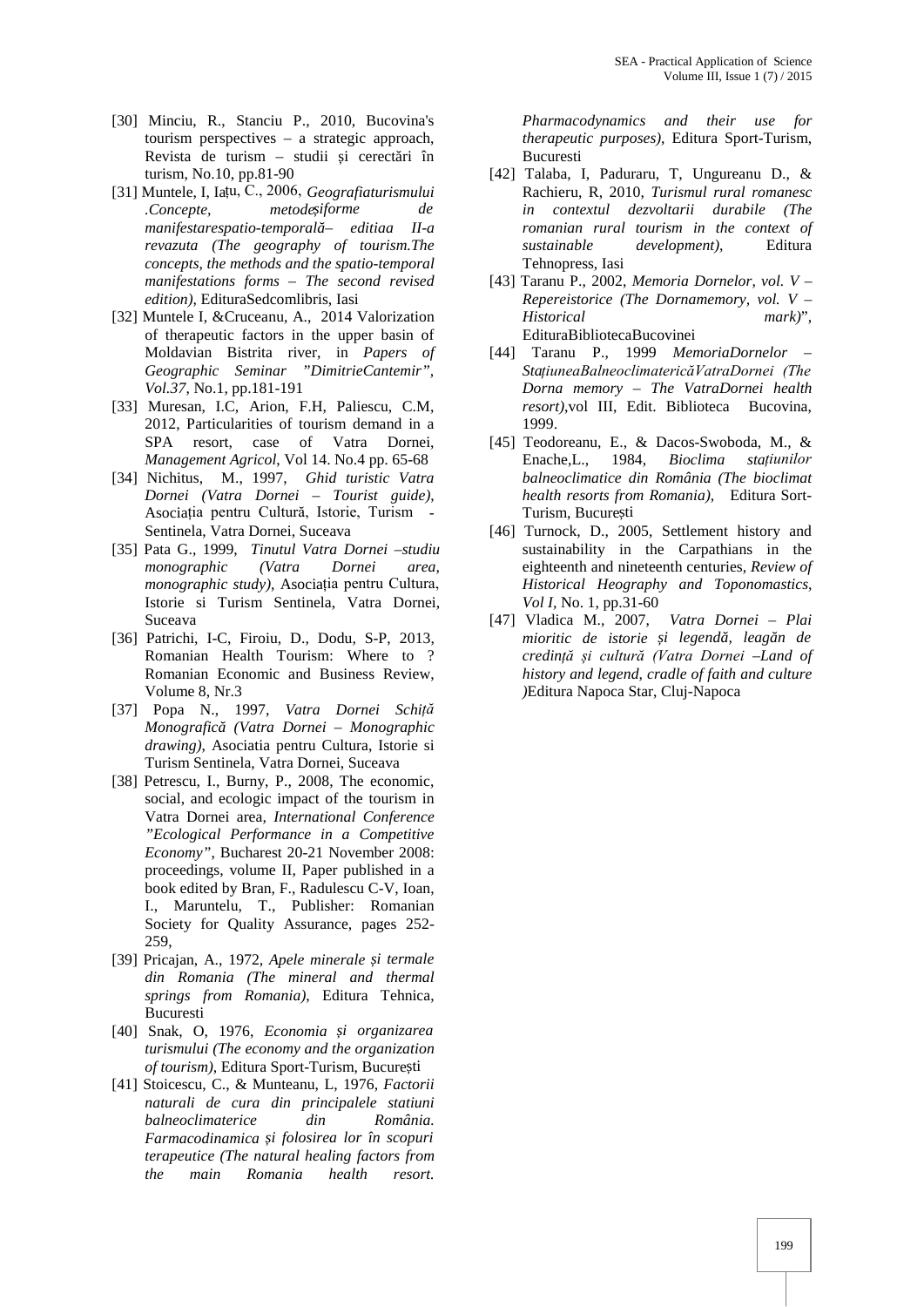| <b>LOCALITY</b>    | The<br>number of<br>touristic<br>structures | <b>Existing</b><br>accommoda<br>tion<br>capacity<br>(the<br>of<br>number<br>seats-beds) | Accommodati<br>on<br>capacityavail<br>able<br>٠<br>places/days | The<br>number<br>of<br>arrivals<br>(total) | The<br>number of<br>overnight<br>stays<br>(total) | The<br>average<br>lenght<br>of<br>in<br>stay<br>total |  |  |
|--------------------|---------------------------------------------|-----------------------------------------------------------------------------------------|----------------------------------------------------------------|--------------------------------------------|---------------------------------------------------|-------------------------------------------------------|--|--|
|                    |                                             | <b>Total number</b>                                                                     |                                                                |                                            |                                                   |                                                       |  |  |
| Vatra Dornei       | 41                                          | 2164                                                                                    | 619615                                                         | 35844                                      | 191662                                            | 5,3                                                   |  |  |
| Dorna Arini        | 8                                           | 226                                                                                     | 57988                                                          | 2928                                       | 9050                                              | 3,1                                                   |  |  |
| Dorna              | 3                                           | 97                                                                                      | 25311                                                          | 7477                                       | 12950                                             | 1,7                                                   |  |  |
| <b>Candrenilor</b> |                                             |                                                                                         |                                                                |                                            |                                                   |                                                       |  |  |
| <b>Saru Dornei</b> | 3                                           | 47                                                                                      | 5648                                                           | 222                                        | 653                                               | 2.9                                                   |  |  |

*Table 1.The main indicators regarding the activity of touristic welcoming structures in Suceava county in 2011.Source Statistic Annuary of Suceava county,2012*

*Table 2.The main indicators regarding the activity of touristic accommodation structures in Suceava County, The Source: Statistical Summary of Suceava County, 2013 edition*

|                                                            | <b>LOCALITY</b>        |                             |                |                          |                        |  |  |
|------------------------------------------------------------|------------------------|-----------------------------|----------------|--------------------------|------------------------|--|--|
| <b>TOURISTIC INDICATORS</b>                                | <b>VatraDor</b><br>nei | <b>DornaCandren</b><br>ilor | DornaA<br>rini | <b>PoianaSta</b><br>mpei | <b>SarulDor</b><br>nei |  |  |
| The total number of touristic<br><i>structures</i>         | 41                     | 4                           | 10             | 3                        | 5                      |  |  |
| The existing accommodation capacity                        | 2217                   | 115                         | 248            | 44                       | 93                     |  |  |
| (number of seats-beds)<br>The accommodation available      | 60364                  | 27094                       | 60955          | 984                      | 16039                  |  |  |
| $(\rho$ laces-days)<br><b>Total of arrivals</b>            | 36481                  | 5497                        | 5034           | 24                       | 838                    |  |  |
| Romanian tourist arrivals                                  | 34966                  | 5237                        | 4994           | 24                       | 824                    |  |  |
| <b>Foreign tourists arrivals</b>                           | 1515                   | 260                         | 40             | $\sim$                   | 14                     |  |  |
| Overnights total (the number of days)                      | 195996                 | 1371                        | 11165          | 72                       | 3279                   |  |  |
| The overnight romanian tourists                            | 192997                 | 12489                       | 11013          | 72                       | 3279                   |  |  |
| The overbightforeingn tourists                             | 2999                   | 1227                        | 152            |                          | 154                    |  |  |
| The average lenght of stay in total<br>(number of day)     | 5.4                    | 2,5                         | 2,2            | 3,0                      | 4,1                    |  |  |
| The average length of stay $-$<br><b>Romanian tourists</b> | 4,5                    | 2,4                         | 2,2            | 3,0                      | 4,0                    |  |  |
| The average length of stay $-$ foreign<br>tourists         | 2,0                    | 4,7                         | 3,8            |                          | 11,0                   |  |  |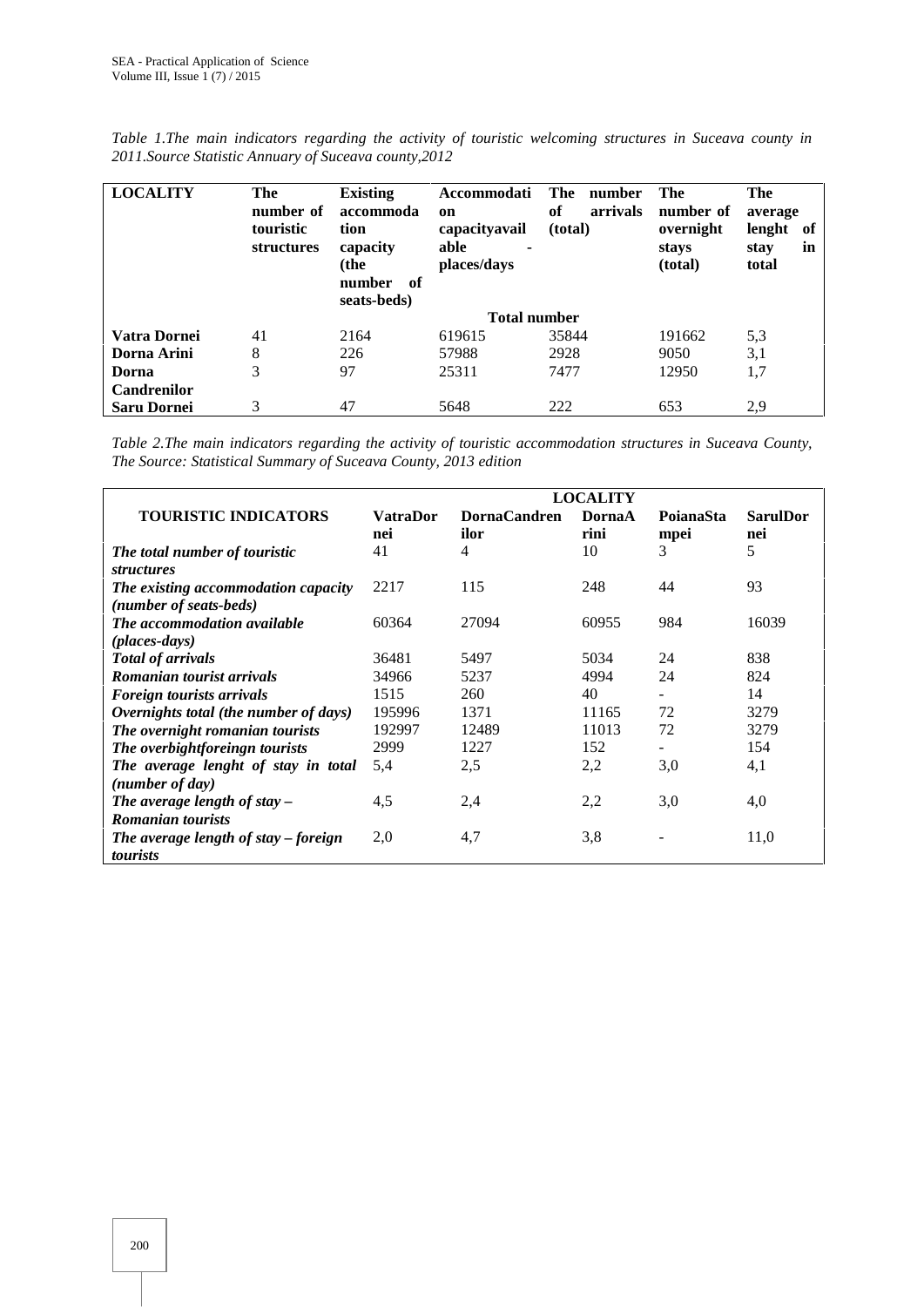*Figure 1. Imagery from "Tara Dornelor"*



*Equitation in Calimani Mountains* **Foto: Alexandrina Cruceanu**